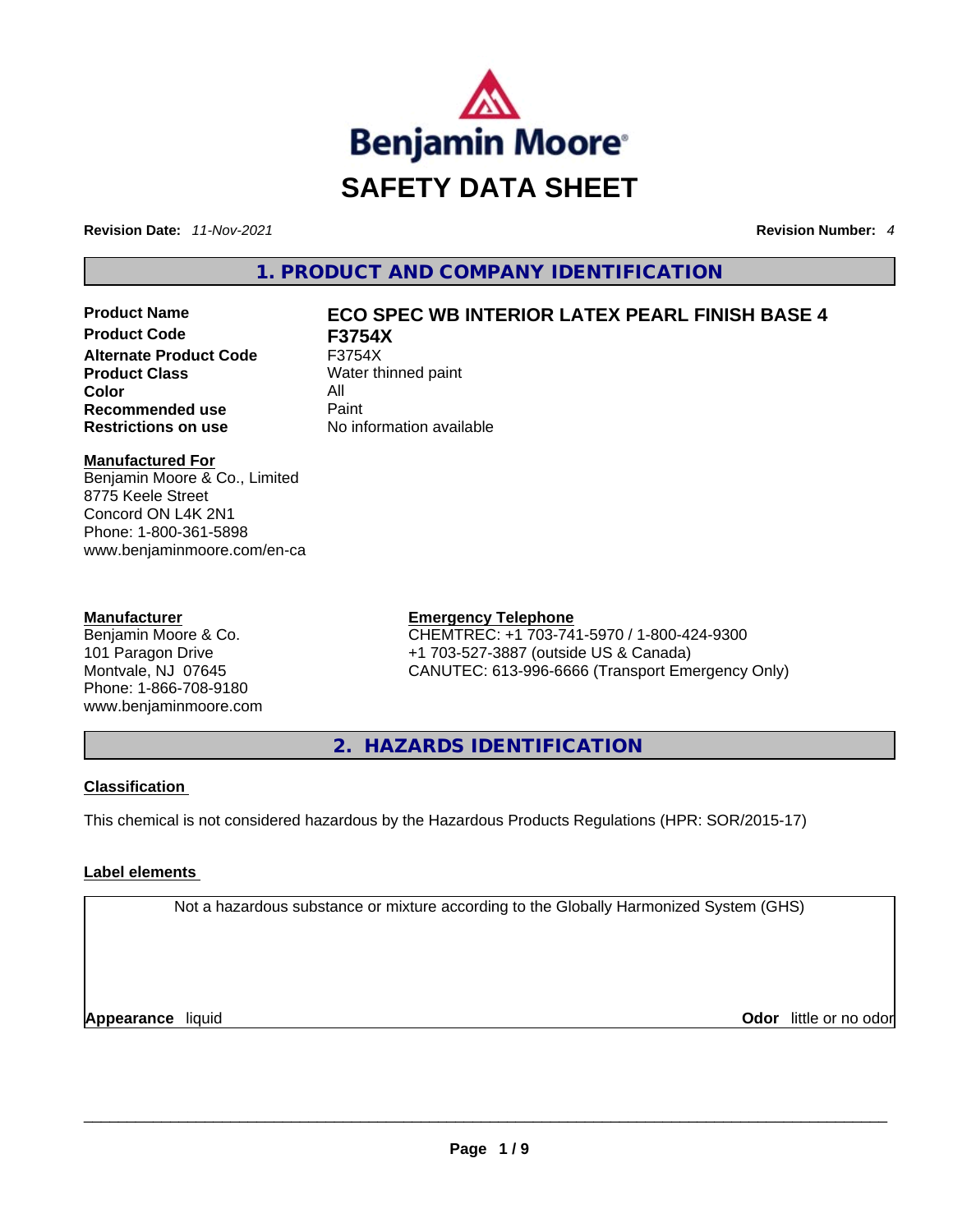#### **Other information**

No information available

 **WARNING:** This product contains isothiazolinone compounds at levels of <0.1%. These substances are biocides commonly found in most paints and a variety of personal care products as a preservative. Certain individuals may be sensitive or allergic to these substances, even at low levels.

# **3. COMPOSITION INFORMATION ON COMPONENTS**

| <b>Chemical name</b>               | CAS No.    | Weight-%       | Hazardous Material<br>registry number<br>(HMIRA registry $#$ ) | Date HMIRA filed and<br>Information Review Act Idate exemption granted<br>(if applicable) |
|------------------------------------|------------|----------------|----------------------------------------------------------------|-------------------------------------------------------------------------------------------|
| Kaolin                             | 1332-58-7  | $5 - 10%$      |                                                                |                                                                                           |
| Sodium C14-C16 olefin<br>sulfonate | 68439-57-6 | $0.1 - 0.25\%$ |                                                                |                                                                                           |

\*The exact percentage (concentration) of composition has been withheld as a trade secret

| <b>4. FIRST AID MEASURES</b>                          |                                                                                                                                              |  |  |
|-------------------------------------------------------|----------------------------------------------------------------------------------------------------------------------------------------------|--|--|
| <b>General Advice</b>                                 | No hazards which require special first aid measures.                                                                                         |  |  |
| <b>Eye Contact</b>                                    | Rinse thoroughly with plenty of water for at least 15<br>minutes and consult a physician.                                                    |  |  |
| <b>Skin Contact</b>                                   | Wash off immediately with soap and plenty of water while<br>removing all contaminated clothes and shoes.                                     |  |  |
| <b>Inhalation</b>                                     | Move to fresh air. If symptoms persist, call a physician.                                                                                    |  |  |
| Ingestion                                             | Clean mouth with water and afterwards drink plenty of<br>water. Consult a physician if necessary.                                            |  |  |
| <b>Most Important Symptoms/Effects</b>                | None known.                                                                                                                                  |  |  |
| <b>Notes To Physician</b>                             | Treat symptomatically.                                                                                                                       |  |  |
|                                                       | 5. FIRE-FIGHTING MEASURES                                                                                                                    |  |  |
| <b>Suitable Extinguishing Media</b>                   | Use extinguishing measures that are appropriate to local<br>circumstances and the surrounding environment.                                   |  |  |
| Protective equipment and precautions for firefighters | As in any fire, wear self-contained breathing apparatus<br>pressure-demand, MSHA/NIOSH (approved or equivalent)<br>and full protective gear. |  |  |
| <b>Specific Hazards Arising From The Chemical</b>     | Closed containers may rupture if exposed to fire or<br>extreme heat.                                                                         |  |  |
|                                                       |                                                                                                                                              |  |  |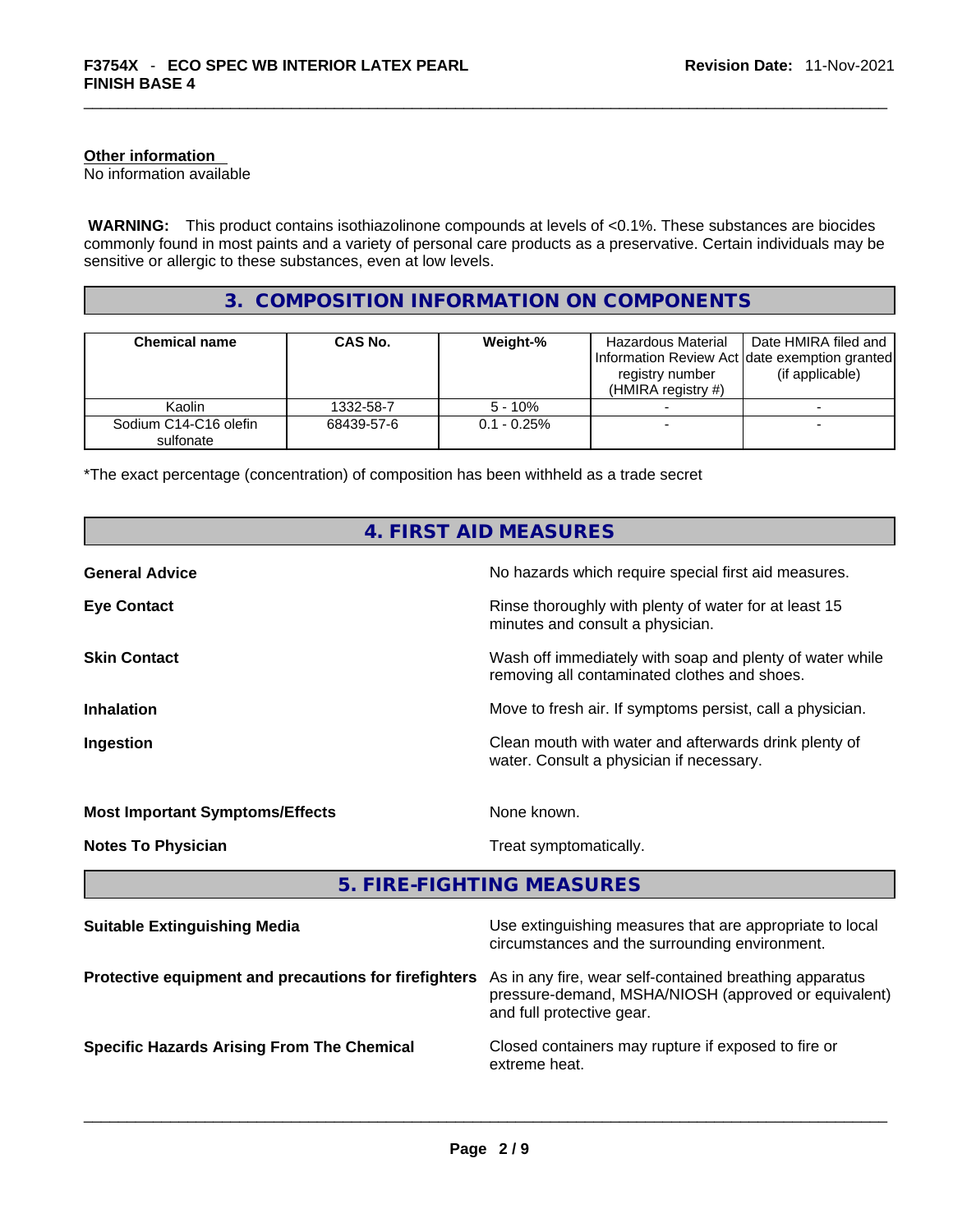| Sensitivity to mechanical impact                                                                   |                 | No.                                                |          |                |
|----------------------------------------------------------------------------------------------------|-----------------|----------------------------------------------------|----------|----------------|
| Sensitivity to static discharge                                                                    |                 | No.                                                |          |                |
| <b>Flash Point Data</b><br>Flash point (°F)<br>Flash Point (°C)<br><b>Method</b>                   |                 | Not applicable<br>Not applicable<br>Not applicable |          |                |
| <b>Flammability Limits In Air</b><br>Lower flammability limit:<br><b>Upper flammability limit:</b> |                 | Not applicable<br>Not applicable                   |          |                |
| <b>NFPA</b><br>Health: 1                                                                           | Flammability: 0 | <b>Instability: 0</b>                              | Special: | Not Applicable |

# **NFPA Legend**

- 0 Not Hazardous
- 1 Slightly
- 2 Moderate
- 3 High
- 4 Severe

*The ratings assigned are only suggested ratings, the contractor/employer has ultimate responsibilities for NFPA ratings where this system is used.* 

*Additional information regarding the NFPA rating system is available from the National Fire Protection Agency (NFPA) at www.nfpa.org.* 

# **6. ACCIDENTAL RELEASE MEASURES**

| <b>Personal Precautions</b>      | Avoid contact with skin, eyes and clothing. Ensure<br>adequate ventilation.                          |
|----------------------------------|------------------------------------------------------------------------------------------------------|
| <b>Other Information</b>         | Prevent further leakage or spillage if safe to do so.                                                |
| <b>Environmental precautions</b> | See Section 12 for additional Ecological Information.                                                |
| <b>Methods for Cleaning Up</b>   | Soak up with inert absorbent material. Sweep up and<br>shovel into suitable containers for disposal. |

# **7. HANDLING AND STORAGE**

| <b>Handling</b>               | Avoid contact with skin, eyes and clothing. Avoid breathing<br>vapors, spray mists or sanding dust. In case of insufficient<br>ventilation, wear suitable respiratory equipment. |  |  |
|-------------------------------|----------------------------------------------------------------------------------------------------------------------------------------------------------------------------------|--|--|
| <b>Storage</b>                | Keep container tightly closed. Keep out of the reach of<br>children.                                                                                                             |  |  |
| <b>Incompatible Materials</b> | No information available                                                                                                                                                         |  |  |
|                               | 8. EXPOSURE CONTROLS/PERSONAL PROTECTION                                                                                                                                         |  |  |

 $\_$  ,  $\_$  ,  $\_$  ,  $\_$  ,  $\_$  ,  $\_$  ,  $\_$  ,  $\_$  ,  $\_$  ,  $\_$  ,  $\_$  ,  $\_$  ,  $\_$  ,  $\_$  ,  $\_$  ,  $\_$  ,  $\_$  ,  $\_$  ,  $\_$  ,  $\_$  ,  $\_$  ,  $\_$  ,  $\_$  ,  $\_$  ,  $\_$  ,  $\_$  ,  $\_$  ,  $\_$  ,  $\_$  ,  $\_$  ,  $\_$  ,  $\_$  ,  $\_$  ,  $\_$  ,  $\_$  ,  $\_$  ,  $\_$  ,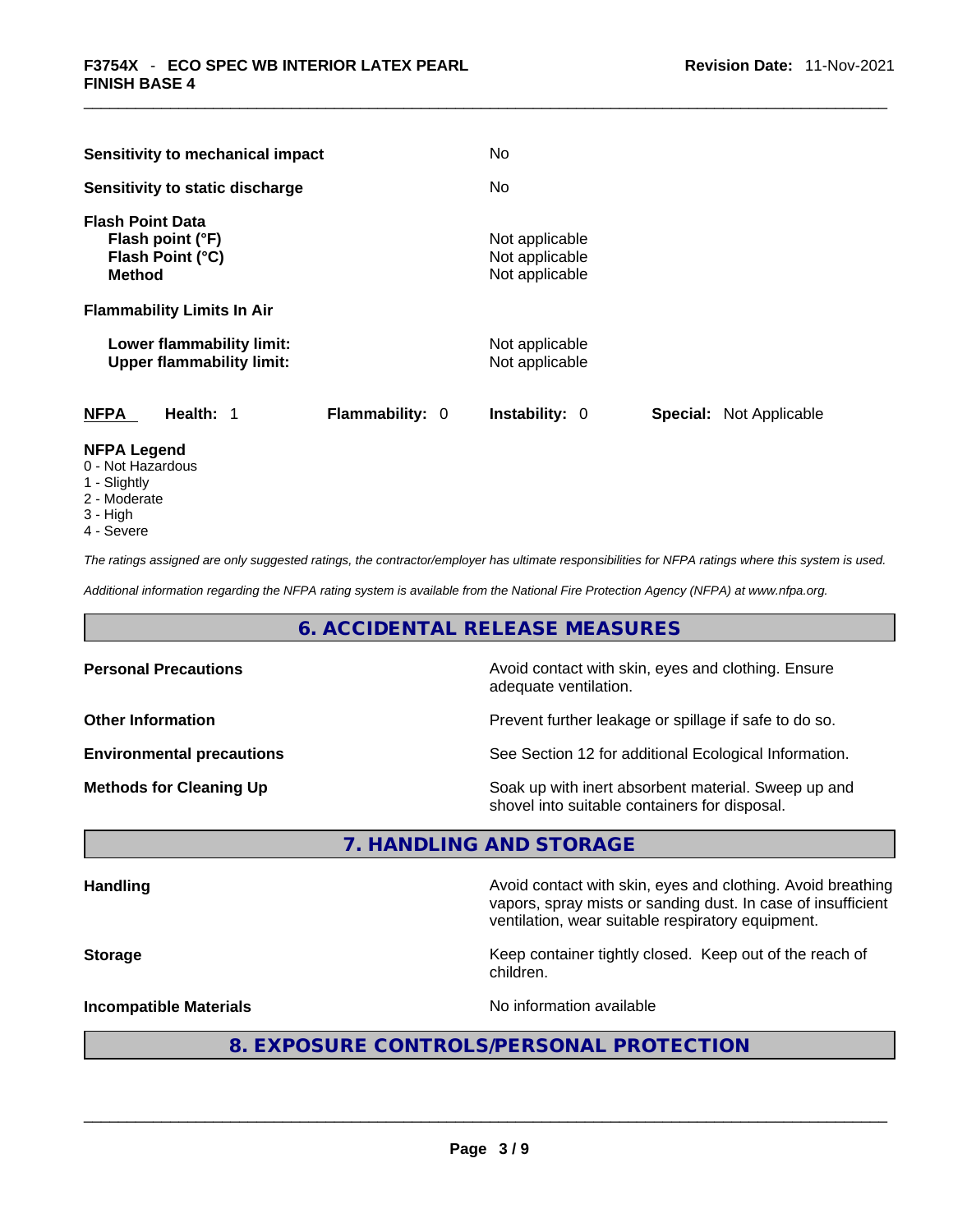# **Exposure Limits**

| <b>Chemical name</b> | <b>ACGIH TLV</b>                                                                                                                                 | <b>Alberta</b>           | <b>British Columbia</b>  | <b>Ontario</b>            | Quebec                     |
|----------------------|--------------------------------------------------------------------------------------------------------------------------------------------------|--------------------------|--------------------------|---------------------------|----------------------------|
| Kaolin               | TWA: $2 \text{ mg/m}^3$<br>particulate matter<br>containing no<br>asbestos and $<$ 1%<br>crystalline silica,<br>respirable particulate<br>matter | $2 \text{ mg/m}^3$ - TWA | $2 \text{ mg/m}^3$ - TWA | 2 mg/m <sup>3</sup> - TWA | $5 \text{ mg/m}^3$ - TWAEV |

#### **Legend**

ACGIH - American Conference of Governmental Industrial Hygienists Alberta - Alberta Occupational Exposure Limits British Columbia - British Columbia Occupational Exposure Limits Ontario - Ontario Occupational Exposure Limits Quebec - Quebec Occupational Exposure Limits N/E - Not established

#### **Personal Protective Equipment**

**Engineering Measures Ensure** Ensure adequate ventilation, especially in confined areas.

**Eye/Face Protection**<br> **Safety glasses with side-shields.**<br> **Skin Protection** Protective gloves and impervious clothing. **Respiratory Protection In case of insufficient ventilation wear suitable respiratory** equipment.

**Hygiene Measures Avoid contact with skin, eyes and clothing. Remove and Hygiene Measures** and clothing. Remove and wash contaminated clothing before re-use. Wash thoroughly after handling.

# **9. PHYSICAL AND CHEMICAL PROPERTIES**

**Appearance** liquid **Odor Odor Odor Odor Odor Odor** *little or no odor little**or no odor* **Odor Threshold No information available No information available Density** (Ibs/gal) 9.1 - 9.5 **Specific Gravity** 1.09 - 1.13 **pH pH No** information available **Viscosity (cps) Viscosity (cps) No information available Solubility(ies)** No information available **Water solubility Water solubility No information available Evaporation Rate No information available**<br> **Vapor pressure No information available**<br>
No information available **Vapor density No information available No information available Wt. % Solids** 35 - 45 **Vol. % Solids** 30 - 40 **Wt. % Volatiles** 55 - 65 **Vol. % Volatiles VOC Regulatory Limit (g/L)** 0 **Boiling Point (°F)** 212 **Boiling Point (°C) Freezing point (°F)** 32 **Freezing Point (°C)** 0 **Flash point (°F)** Not applicable \_\_\_\_\_\_\_\_\_\_\_\_\_\_\_\_\_\_\_\_\_\_\_\_\_\_\_\_\_\_\_\_\_\_\_\_\_\_\_\_\_\_\_\_\_\_\_\_\_\_\_\_\_\_\_\_\_\_\_\_\_\_\_\_\_\_\_\_\_\_\_\_\_\_\_\_\_\_\_\_\_\_\_\_\_\_\_\_\_\_\_\_\_

**Vapor pressure** No information available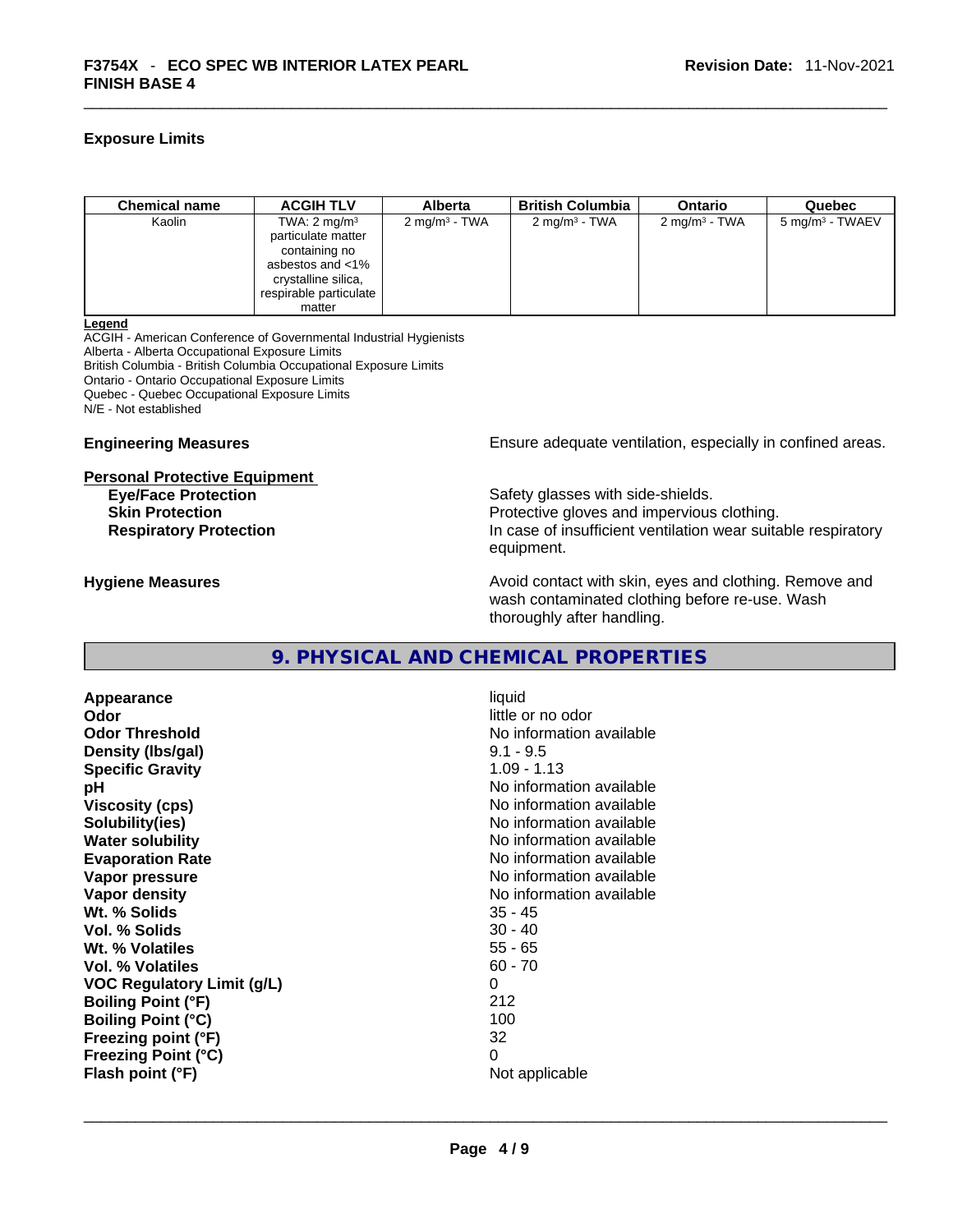# **Flash Point (°C)** Not applicable **Method Not applicable**<br> **Plammability (solid, gas)** Not applicable Not applicable **Flammability** (solid, gas) **Upper flammability limit:** Not applicable **Lower flammability limit:**<br> **Autoignition Temperature (°F)** Not applicable Not applicable available **Autoignition Temperature (°F)**<br> **Autoignition Temperature (°C)** No information available **Autoignition Temperature (°C) Decomposition Temperature (°F)**<br> **Decomposition Temperature (°C)** No information available **Decomposition Temperature (°C)**<br>Partition coefficient

**No information available** 

# **10. STABILITY AND REACTIVITY**

| <b>Reactivity</b>                         | Not Applicable                           |
|-------------------------------------------|------------------------------------------|
| <b>Chemical Stability</b>                 | Stable under normal conditions.          |
| <b>Conditions to avoid</b>                | Prevent from freezing.                   |
| <b>Incompatible Materials</b>             | No materials to be especially mentioned. |
| <b>Hazardous Decomposition Products</b>   | None under normal use.                   |
| <b>Possibility of hazardous reactions</b> | None under normal conditions of use.     |

# **11. TOXICOLOGICAL INFORMATION**

#### **Product Information Information on likely routes of exposure**

**Acute Toxicity** 

**Principal Routes of Exposure Exposure** Eye contact, skin contact and inhalation.

**Product Information Information No information available** 

# **<u>Symptoms related to the physical, chemical and toxicological characteristics</u>**

**Symptoms Symptoms No information available** 

# **Delayed and immediate effects as well as chronic effects from short and long-term exposure**

| Eye contact                 | May cause slight irritation                                                                                     |
|-----------------------------|-----------------------------------------------------------------------------------------------------------------|
| <b>Skin contact</b>         | Substance may cause slight skin irritation. Prolonged or<br>repeated contact may dry skin and cause irritation. |
| <b>Inhalation</b>           | May cause irritation of respiratory tract.                                                                      |
| Ingestion                   | Ingestion may cause gastrointestinal irritation, nausea,<br>vomiting and diarrhea.                              |
| <b>Sensitization</b>        | No information available.                                                                                       |
| <b>Neurological Effects</b> | No information available.                                                                                       |
| <b>Mutagenic Effects</b>    | No information available.                                                                                       |
| <b>Reproductive Effects</b> | No information available.                                                                                       |
|                             |                                                                                                                 |
|                             |                                                                                                                 |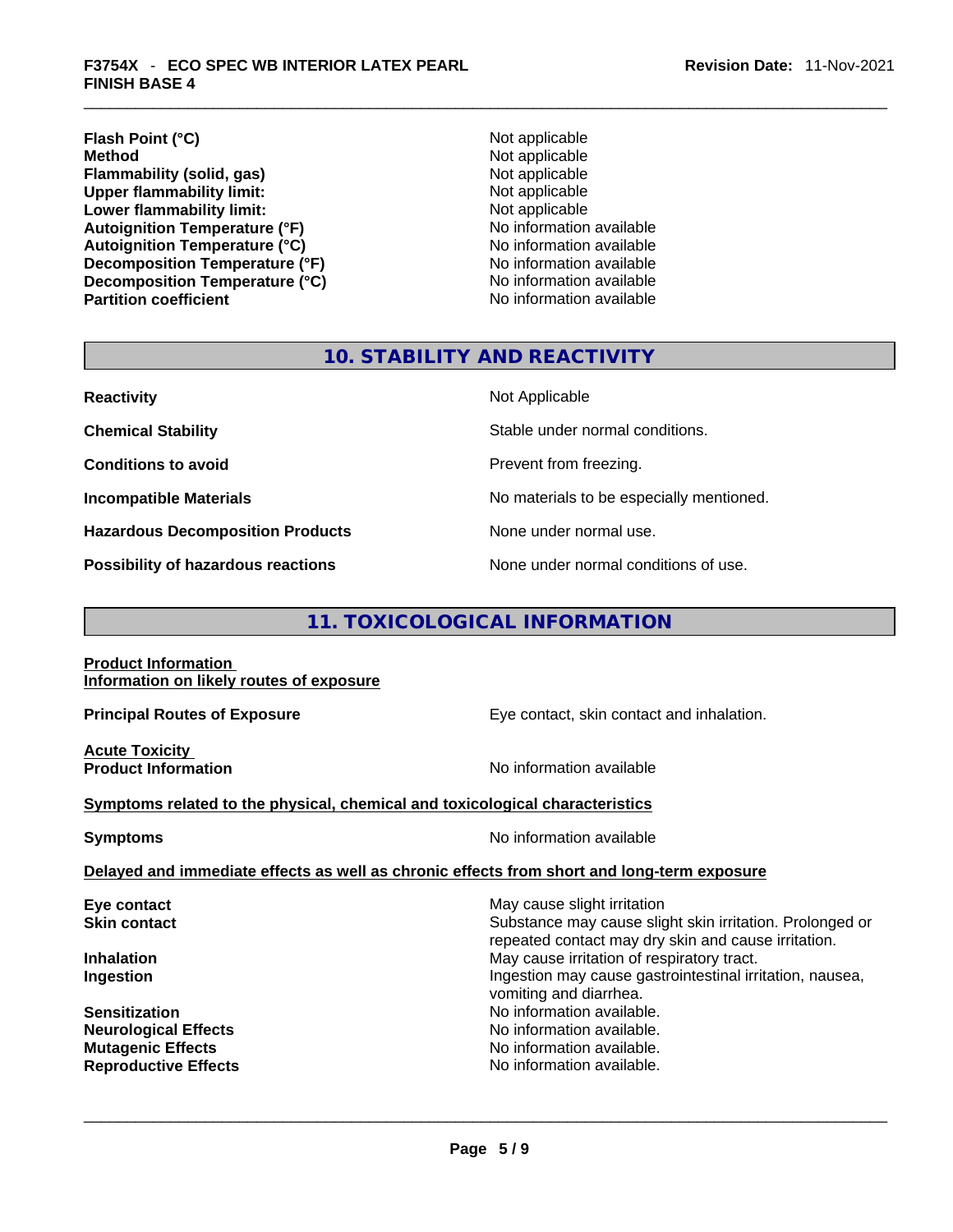| <b>Developmental Effects</b>    |  |
|---------------------------------|--|
| <b>Target organ effects</b>     |  |
| <b>STOT - single exposure</b>   |  |
| <b>STOT - repeated exposure</b> |  |
| Other adverse effects           |  |
| <b>Aspiration Hazard</b>        |  |

No information available. **No information available. STOT - single exposure** No information available. **STOT - repeated exposure** No information available. **Other adverse effects** No information available. No information available.

**Numerical measures of toxicity**

**The following values are calculated based on chapter 3.1 of the GHS document**

**ATEmix (oral)** 53256 mg/kg

# **Component Information**

| Chemical name                   | Oral LD50            | Dermal LD50          | Inhalation LC50     |
|---------------------------------|----------------------|----------------------|---------------------|
| Kaolin                          | $>$ 5000 mg/kg (Rat) | $>$ 5000 mg/kg (Rat) |                     |
| 1332-58-7                       |                      |                      |                     |
| Sodium C14-C16 olefin sulfonate | $= 2220$ mg/kg (Rat) | > 740 mg/kg (Rabbit) | > 52 mg/L (Rat) 4 h |
| 68439-57-6                      |                      |                      |                     |

# **Chronic Toxicity**

#### **Carcinogenicity**

*There are no known carcinogenic chemicals in this product above reportable levels.* 

**12. ECOLOGICAL INFORMATION** 

# **Ecotoxicity Effects**

The environmental impact of this product has not been fully investigated.

# **Product Information**

# **Acute Toxicity to Fish**

No information available

# **Acute Toxicity to Aquatic Invertebrates**

No information available

# **Acute Toxicity to Aquatic Plants**

No information available

# **Persistence / Degradability**

No information available.

# **Bioaccumulation**

No information available.

# **Mobility in Environmental Media**

No information available. \_\_\_\_\_\_\_\_\_\_\_\_\_\_\_\_\_\_\_\_\_\_\_\_\_\_\_\_\_\_\_\_\_\_\_\_\_\_\_\_\_\_\_\_\_\_\_\_\_\_\_\_\_\_\_\_\_\_\_\_\_\_\_\_\_\_\_\_\_\_\_\_\_\_\_\_\_\_\_\_\_\_\_\_\_\_\_\_\_\_\_\_\_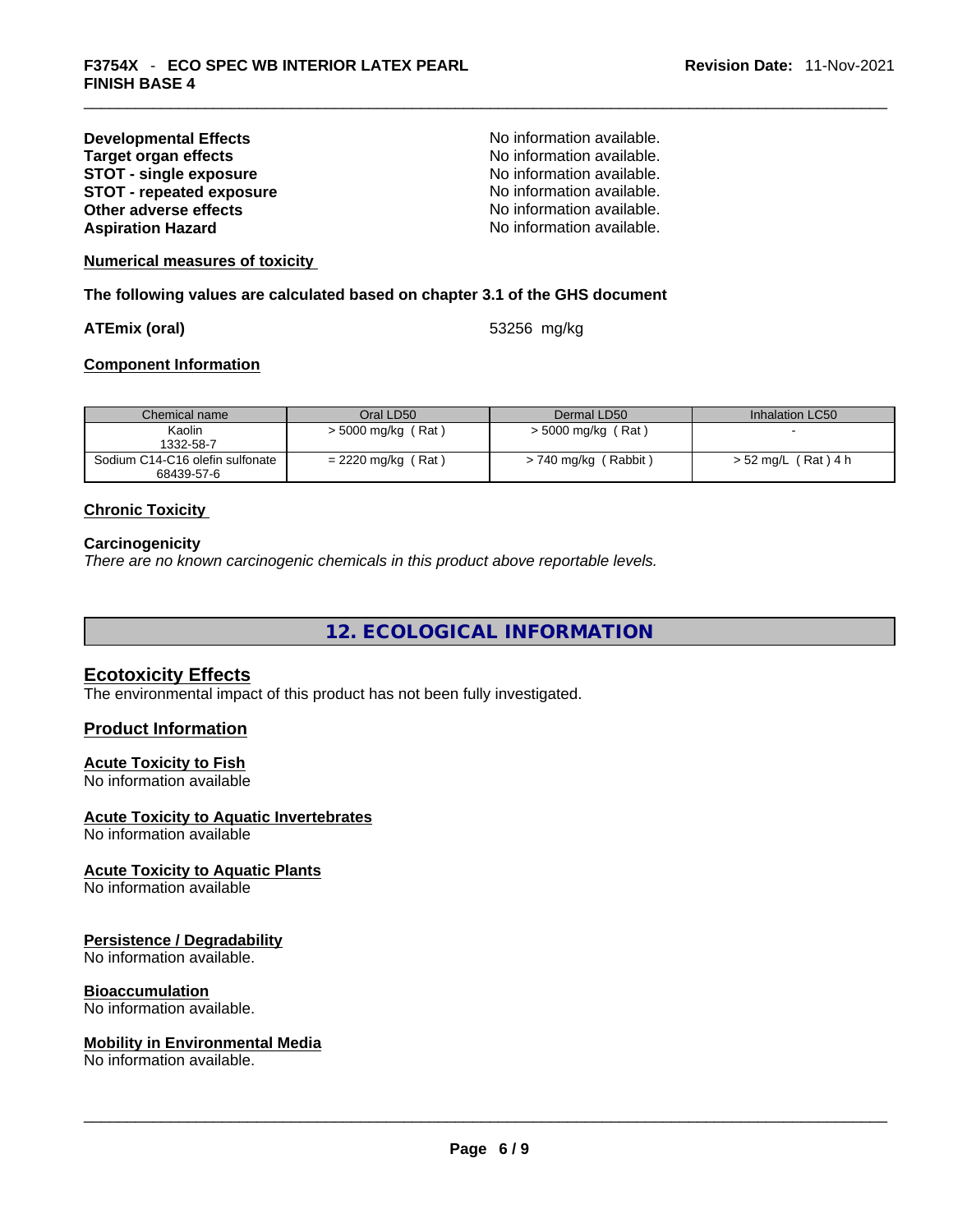**Ozone**

No information available

# **Component Information**

#### **Acute Toxicity to Fish**

No information available

#### **Acute Toxicity to Aquatic Invertebrates**

No information available

# **Acute Toxicity to Aquatic Plants**

No information available

**13. DISPOSAL CONSIDERATIONS** 

**Waste Disposal Method** Dispose of in accordance with federal, state, provincial, and local regulations. Local requirements may vary, consult your sanitation department or state-designated environmental protection agency for more disposal options.

# **14. TRANSPORT INFORMATION**

**TDG** Not regulated

**ICAO / IATA** Not regulated

**IMDG / IMO** Not regulated

# **15. REGULATORY INFORMATION**

# **International Inventories**

| <b>TSCA: United States</b> | Yes - All components are listed or exempt. |
|----------------------------|--------------------------------------------|
| DSL: Canada                | Yes - All components are listed or exempt. |

# **National Pollutant Release Inventory (NPRI)**

#### **NPRI Parts 1- 4**

This product contains the following Parts 1-4 NPRI chemicals: \_\_\_\_\_\_\_\_\_\_\_\_\_\_\_\_\_\_\_\_\_\_\_\_\_\_\_\_\_\_\_\_\_\_\_\_\_\_\_\_\_\_\_\_\_\_\_\_\_\_\_\_\_\_\_\_\_\_\_\_\_\_\_\_\_\_\_\_\_\_\_\_\_\_\_\_\_\_\_\_\_\_\_\_\_\_\_\_\_\_\_\_\_

*None*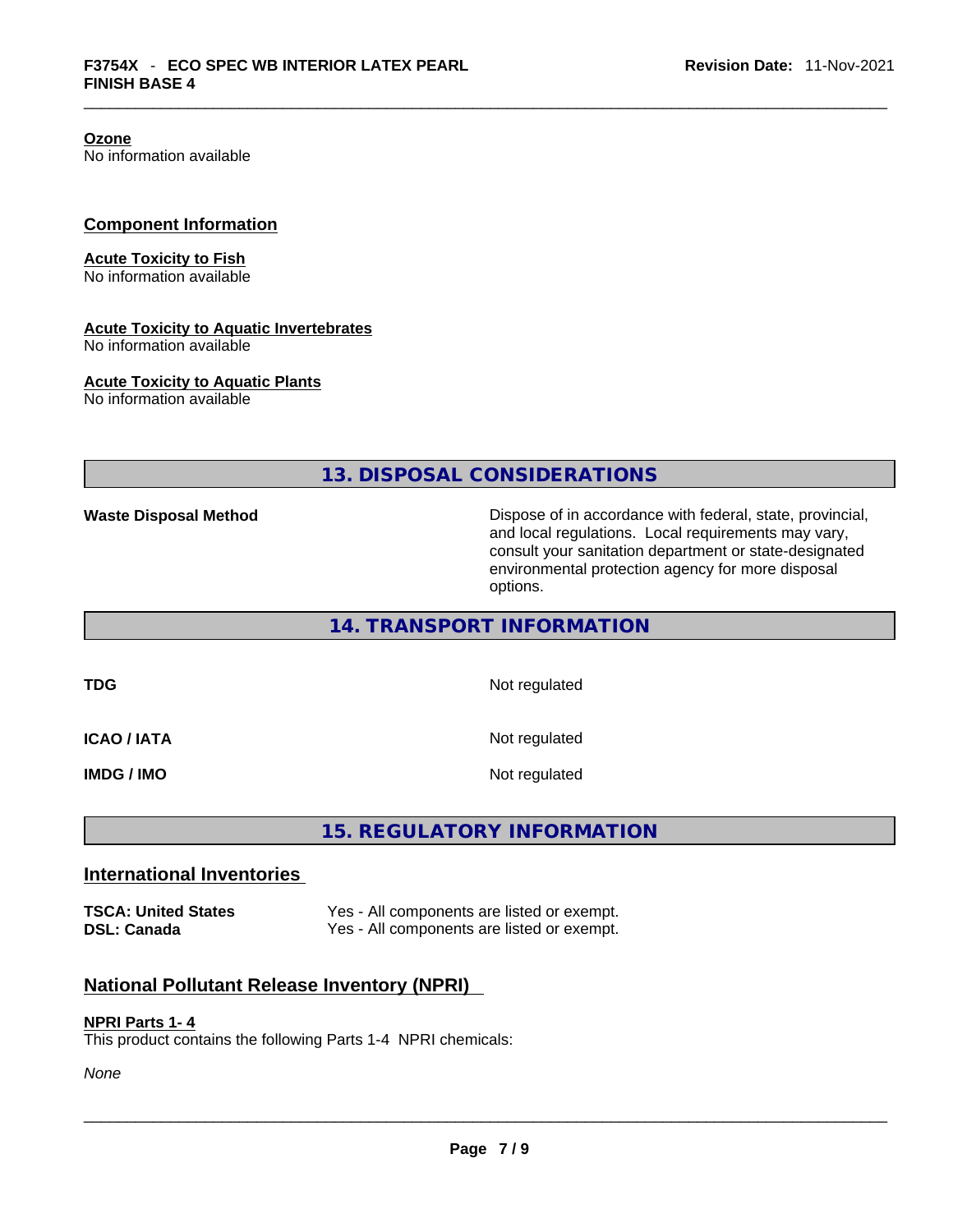#### **NPRI Part 5**

This product contains the following NPRI Part 5 Chemicals:

*None*

# **WHMIS Regulatory Status**

This product has been classified in accordance with the hazard criteria of the Hazardous Products Regulations (HPR) and the SDS contains all the information required by the HPR.



*risks. Although HMISÒ ratings are not required on MSDSs under 29 CFR 1910.1200, the preparer, has chosen to provide them. HMISÒ ratings are to be used only in conjunction with a fully implemented HMISÒ program by workers who have received appropriate HMISÒ training. HMISÒ is a registered trade and service mark of the NPCA. HMISÒ materials may be purchased exclusively from J. J. Keller (800) 327-6868.* 

 **WARNING!** If you scrape, sand, or remove old paint, you may release lead dust. LEAD IS TOXIC. EXPOSURE TO LEAD DUST CAN CAUSE SERIOUS ILLNESS, SUCH AS BRAIN DAMAGE, ESPECIALLY IN CHILDREN. PREGNANT WOMEN SHOULD ALSO AVOID EXPOSURE.Wear a NIOSH approved respirator to control lead exposure. Clean up carefully with a HEPA vacuum and a wet mop. Before you start, find out how to protect yourself and your family by logging onto Health Canada at

http://www.hc-sc.gc.ca/ewh-semt/contaminants/lead-plomb/asked\_questions-questions\_posees-eng.php.

| <b>Prepared By</b>                                  | <b>Product Stewardship Department</b><br>Benjamin Moore & Co.<br>101 Paragon Drive<br>Montvale, NJ 07645<br>800-225-5554 |  |
|-----------------------------------------------------|--------------------------------------------------------------------------------------------------------------------------|--|
| <b>Revision Date:</b><br><b>Reason for revision</b> | 11-Nov-2021<br>Not available                                                                                             |  |

#### **Disclaimer**

The information contained herein is presented in good faith and believed to be accurate as of the effective date shown above. This information is furnished without warranty of any kind. Employers should use this information only as a **supplement to other information gathered by them and must make independent determination of suitability and**

 $\_$  ,  $\_$  ,  $\_$  ,  $\_$  ,  $\_$  ,  $\_$  ,  $\_$  ,  $\_$  ,  $\_$  ,  $\_$  ,  $\_$  ,  $\_$  ,  $\_$  ,  $\_$  ,  $\_$  ,  $\_$  ,  $\_$  ,  $\_$  ,  $\_$  ,  $\_$  ,  $\_$  ,  $\_$  ,  $\_$  ,  $\_$  ,  $\_$  ,  $\_$  ,  $\_$  ,  $\_$  ,  $\_$  ,  $\_$  ,  $\_$  ,  $\_$  ,  $\_$  ,  $\_$  ,  $\_$  ,  $\_$  ,  $\_$  ,